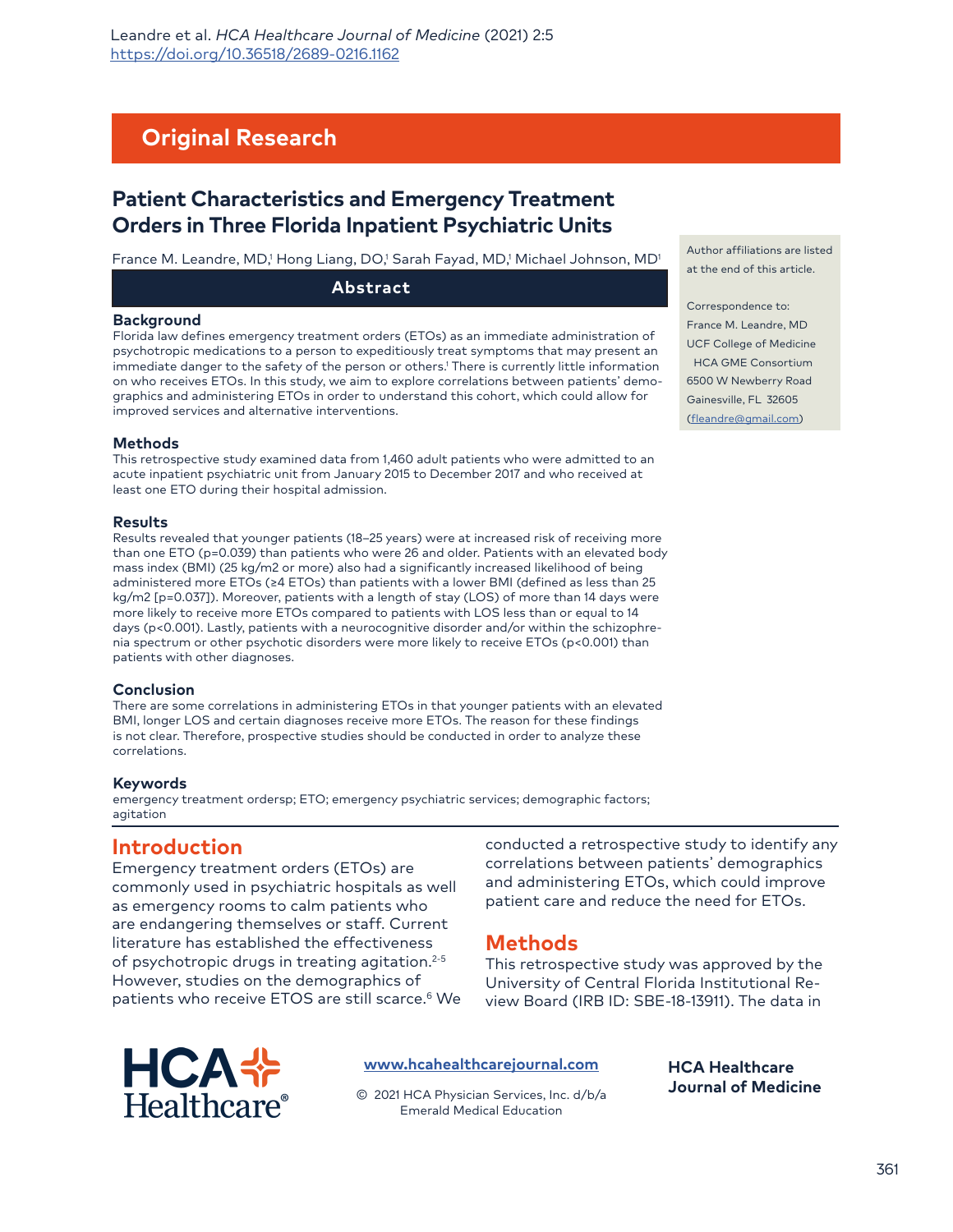### **Table 1.** Demographic and Clinical Characteristics by ETO Group for 1,460 Patients

|                                                       | ETO amount (1-3) |             | ETO amount (≥4) |             |         |
|-------------------------------------------------------|------------------|-------------|-----------------|-------------|---------|
| <b>Variable</b>                                       | <b>Total</b>     | n (%)       | <b>Total</b>    | $n$ (%)     | p-value |
| Gender                                                | 1084             |             | 365             |             | 0.584   |
| Female                                                |                  | 487 (44.9%) |                 | 170 (46.6%) |         |
| Male                                                  |                  | 597 (55.1%) |                 | 195 (53.4%) |         |
| Age                                                   | 1092             |             | 368             |             | 0.002   |
| $18 - 25$                                             |                  | 179 (16.4%) |                 | 75 (20.4%)  |         |
| $26 - 40$                                             |                  | 438 (40.1%) |                 | 108 (29.3%) |         |
| $41 - 60$                                             |                  | 350 (32.1%) |                 | 128 (34.8%) |         |
| $\geq 61$                                             |                  | 125 (11.4%) |                 | 57 (15.5%)  |         |
| <b>Race</b>                                           | 1092             |             | 368             |             | 0.161   |
| White                                                 |                  | 790 (72.3%) |                 | 247 (67.1%) |         |
| <b>Black</b>                                          |                  | 158 (14.5%) |                 | 63 (17.1%)  |         |
| Other/Unknown                                         |                  | 144 (13.2%) |                 | 58 (15.8%)  |         |
| <b>BMI</b>                                            | 524              |             | 162             |             | 0.022   |
| < 18.5                                                |                  | 31 (5.9%)   |                 | 8 (4.9%)    |         |
| 18.5≤BMI<25                                           |                  | 219 (41.8%) |                 | 48 (29.6%)  |         |
| 25≤BMI<30                                             |                  | 151 (28.8%) |                 | 53 (32.7%)  |         |
| <b>BMI≥30</b>                                         |                  | 123 (23.5%) |                 | 53 (32.7%)  |         |
| <b>LOS</b>                                            | 1092             |             | 368             |             | < 0.001 |
| $≤14$ days                                            |                  | 921 (84.3%) |                 | 188 (51.1%) |         |
| >14 days                                              |                  | 171 (15.7%) |                 | 180 (48.9%) |         |
| <b>Diagnosis</b>                                      | 1092             |             | 368             |             |         |
| Schizophrenia Spectrum &<br>other Psychotic Disorders |                  | 444 (40.7%) |                 | 213 (57.9%) | <0.001  |
| <b>Bipolar &amp; Related Disorders</b>                |                  | 364 (33.3%) |                 | 122 (33.2%) | 0.949   |
| Depressive, Anxiety or<br>Adjustment Disorders        |                  | 492 (45.1%) |                 | 119 (32.3%) | < 0.001 |
| Substance-Related and<br><b>Addictive Disorders</b>   |                  | 230 (21.1%) |                 | 48 (13.0%)  | 0.001   |
| Disruptive, Impulse-Control<br>and Conduct Disorders  |                  | 24 (2.2%)   |                 | 13 (3.5%)   | 0.159   |
| <b>Personality Disorders</b>                          |                  | 84 (7.7%)   |                 | 26 (7.1%)   | 0.693   |
| Neurocognitive Disorders                              |                  | 53 (4.9%)   |                 | 33 (9.0%)   | 0.004   |

this study is from an electronic data warehouse and was pulled from a cohort of adult patients who were admitted to one of three psychiatric units in Florida (North Florida Regional Medical Center, Osceola Regional Medical Center and Fort Walton Beach Medical Center Twin Cities Hospital) over a period of three years. Patients who had received at least one ETO during their inpatient psychiatric hospitalization(s) were

selected for analysis. These orders were defined as intramuscular injections of haloperidol, chlorpromazine, ziprasidone, olanzapine and lorazepam ordered to calm an agitated patient. These medications were chosen due to being the most prevalent psychotropic drugs used as ETOs in these three psychiatric hospitals. Patients were classified into two groups based on the number of ETOs. A low ETO group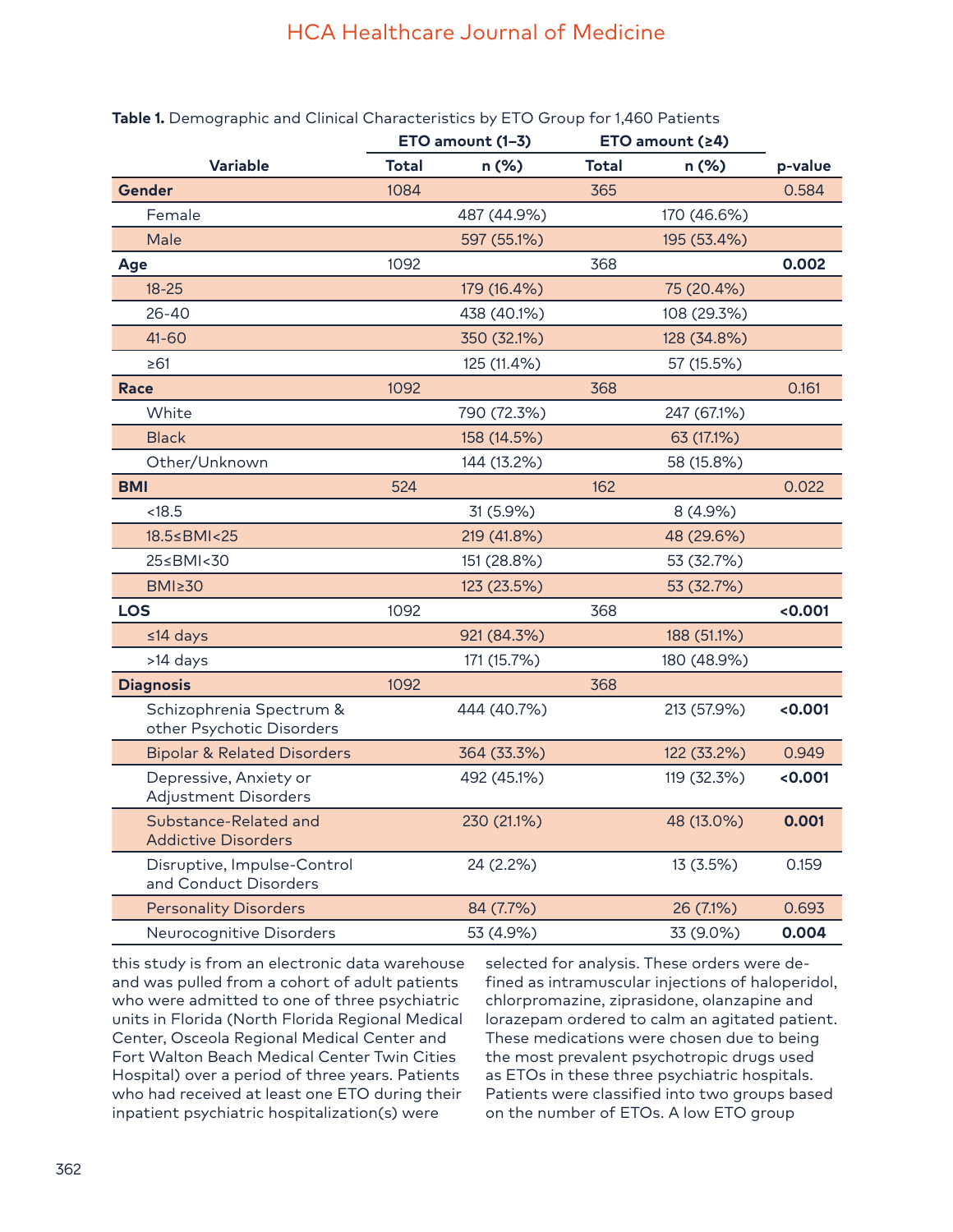| <b>BMI</b>             | <b>Odds Ratio</b> | 95% CI        | p-value |
|------------------------|-------------------|---------------|---------|
| BMI <18.5              | 1.18              | $0.51 - 2.72$ | 0.702   |
| $18.5≤$ BMI <25 (Ref.) |                   |               |         |
| $25 \leq BMI < 30$     | 1.60              | $1.03 - 2.49$ | 0.037   |
| BMI $\geq 30$          | 1.97              | 1.26–3.08     | 0.003   |

**Table 2.** Univariate Logistic Regression Analysis for High ETOs (≥4) Based on BMI

was defined as one to three ETOs, and a high ETO group was defined as four or more ETOs. Patients' final diagnoses at discharge, their demographic factors (age, race, gender and body mass index [BMI]) and lengths of stay (LOS) were then compared within the total group and between the low and high ETO groups.

### **Statistical Analysis**

Univariate analysis was performed to evaluate potential risk factors of being in the high ETO group (≥4 ETOs). A multivariate logistic regression model was conducted to determine the most critical risk factors of a high amount of ETOs where the model included only the significant factors with a missing value rate of less than 20% in the univariate analysis. A p-value of less than 0.05 was considered statistically significant. All data analyses were conducted using IBM SPSS Statistics 24.

### **Results**

The study's final analytic file included data for 1,460 patients who received at least one ETO. For the total cohort, the mean age was 41.2 years (SD 15.5) with 657 females (45.3%) and 792 males (54.7%). 71% of patients identified themselves as white while 15.1% identified themselves as black. Other patients' races (13.83%) were entered in the electronic medical records as "other" or "unknown". The prevalence of receiving at least one ETO for the three hospitals from January 1, 2015 to December 31, 2017 was 10.07% (1,460/14,493) with a 95% CI range from 9.59% to 10.58%. The low ETO group (one to three ETOs) consisted of 1,092 patients (74.8%) while 368 (25.2%) patients were in the high ETO group (≥4 ETOs). The most common diagnosis was schizophrenia spectrum or other psychotic disorder. Demographics, clinical characteristics, and univariate analyses by ETO group are presented in **Table 1**.

The univariate analyses reveals that age (p=0.002), BMI (p=0.022), LOS (p<0.001) and a diagnosis of schizophrenia or another psychotic disorder were significantly associated with a higher administration of ETOs. There were no significant differences by race. Looking at diagnoses, patients who received more ETOs (≥4 ETOs) were those diagnosed on the schizophrenia spectrum, as well as those with psychotic (p<0.001) or neurocognitive disorders (p=0.004). Patients who received the least amount of ETOs (one to three ETOs) were those diagnosed with depression or anxiety (p<0.001) as well as substance-related and addictive disorders (p=0.001). There was no difference in the number of ETOs in patients with personality (p=0.693), disruptive, impulse-control and conduct or bipolar disorders (p=0.949). However, these categories of diagnoses were not entirely exclusive to one patient.

Data for BMI as a variable was more limited. There were a total of 524 of the 1,084 patients in the low ETO group who had recorded BMI values and 162 of 365 patients with a BMI recorded in the high ETO group. **Table 2** shows that compared to the patients with a healthy BMI (18.5≤ BMI <25), patients with a BMI less than 18.5 kg/m2 did not have an increased risk of receiving more ETOs (OR=1.18, p=0.702). Patients with an elevated BMI had an increased risk of receiving more ETOs (OR=1.60, p=0.037 for patients in the 25≤ BMI <30 group, and OR=1.97, p=0.003 for patients in the BMI ≥30 group).

The multivariate analysis (**Table 3**) shows that compared to patients in the aged 26–40 group, the younger patients within the 18–25 year group had an increased risk of receiving more ETOs (OR=1.47, p=0.039). However, the older patient groups did not have a significantly increased risk of receiving more ETOs (OR=1.20, p=0.225 for patients within age 40–60 and OR=1.19, p=0.419 for patients aged ≥61). Finally, compared to patients with LOS≤14 days, patients with LOS >14 days had a significantly increased risk of receiving more ETOs (OR=4.68, p<0.001).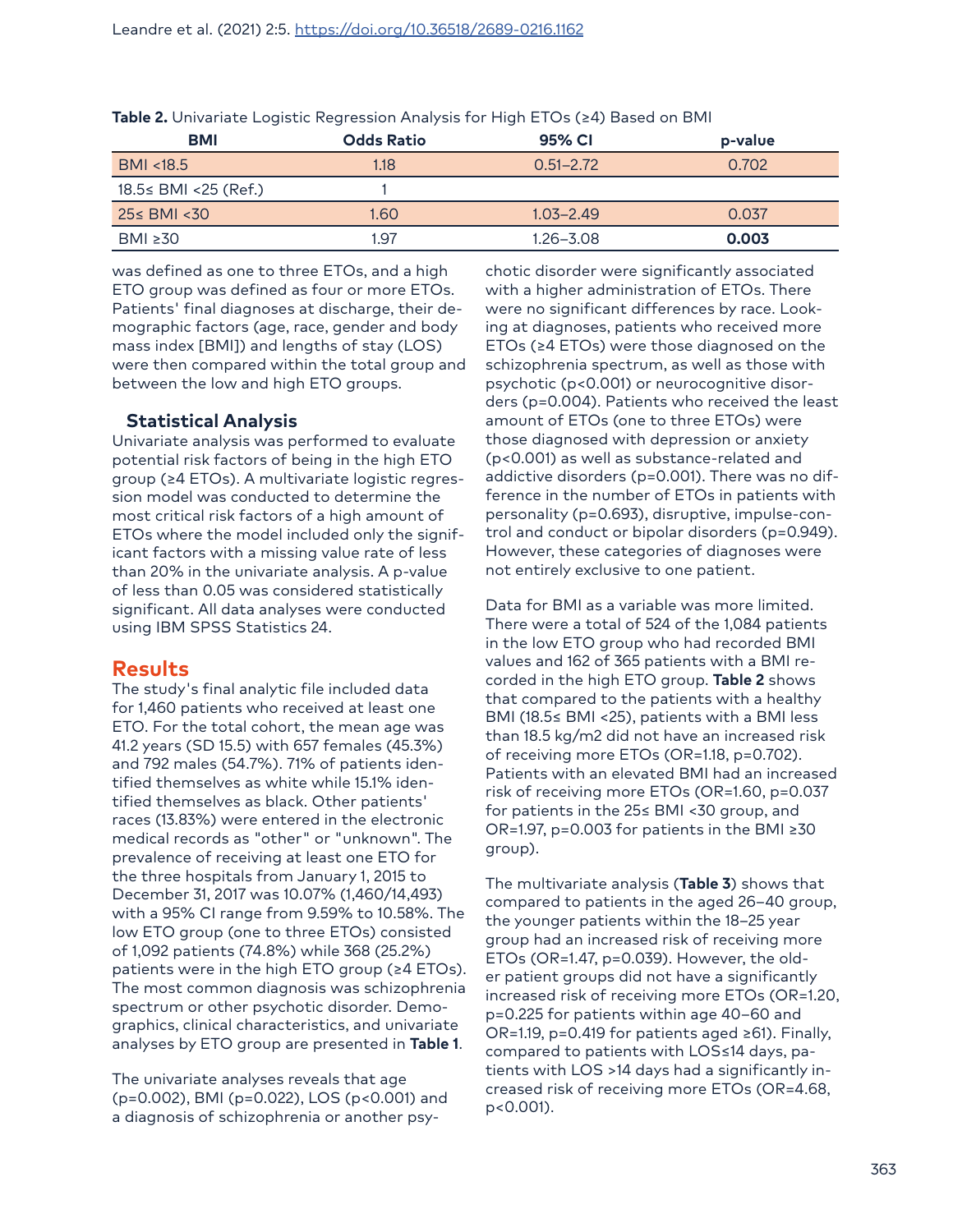| <b>Effect</b>                                                | <b>Odds Ratio</b> | 95% CI        | p-value |
|--------------------------------------------------------------|-------------------|---------------|---------|
| Age                                                          |                   |               |         |
| $18 - 25$                                                    | 1.47              | $1.02 - 2.11$ | 0.039   |
| $26 - 40$                                                    | 1                 |               |         |
| 41-60                                                        | 1.20              | $0.88 - 1.64$ | 0.248   |
| $\geq 61$                                                    | 1.19              | $0.78 - 1.80$ | 0.419   |
| <b>LOS</b>                                                   |                   |               |         |
| ≤14 days (Ref.)                                              | 1                 |               |         |
| >14 days                                                     | 4.69              | $3.57 - 6.16$ | < 0.001 |
| Schizophrenia Spectrum & other Psychotic<br><b>Disorders</b> |                   |               |         |
| Yes                                                          | 1.67              | $1.29 - 2.16$ | < 0.001 |
| No (Ref.)                                                    |                   |               |         |
| <b>Neurocognitive Disorder</b>                               |                   |               |         |
| <b>Yes</b>                                                   | 1.93              | $1.23 - 3.03$ | 0.0043  |
| No (Ref.)                                                    |                   |               |         |

**Table 3.** Multivariate Logistic Regression Analysis for High ETO Group (≥4)

### **Limitations**

This study was limited to Florida. Subsequent studies should look at the differences in ETO administration in different states and regions, as there may be practice and management differences as well as regulatory differences by state. Another limitation of the study was missing data. There were undocumented patient weights, which resulted in limited BMI data. This missing data may be explained by the level of acuity in inpatient psychiatric units as patients may not be stable enough to be weighed during their admission process. Additionally, we were not able to differentiate between other races such as Asian or Hispanic due to the lack of documented races other than white and black.

Due to the retrospective aspect of the study, some other data points were not able to be studied. For instance, the behaviors that were exhibited when these patients were receiving ETOs were not documented. We therefore, do not know the severity of the behaviors or if any measures were taken to avoid the use of psychotropic drugs.

## **Discussion**

This study suggests that younger patients on the schizophrenia spectrum or those who have other psychotic or neurocognitive disorders with elevated BMI values were more likely to receive a greater number of ETOs during their psychiatric admission. The increase in ETOs may be explained as due to this cohort of patients being perceived as more threatening than other patients. For example, an older patient with low BMI may be less threatening than a younger patient with an elevated BMI. Furthermore, this study demonstrated that the administration of ETOs was an indicator of instability for discharge, which explains the increase in LOS. These results might be explained as more acute patients have a longer hospital stay and are less cooperative, thereby resulting in more ETOs. Future work should be done prospectively to include reasons for ETOs and other management alternatives as well as to obtain more complete BMI, race and ethnicity data. Lastly, it would be important to know the type of ETOs in order to compare their side effects and perceived effectiveness.

## **Conflicts of Interest**

The authors declare they have no conflicts of interest.

The authors are employees of North Florida Regional Medical Center, a hospital affiliated with the journal's publisher.